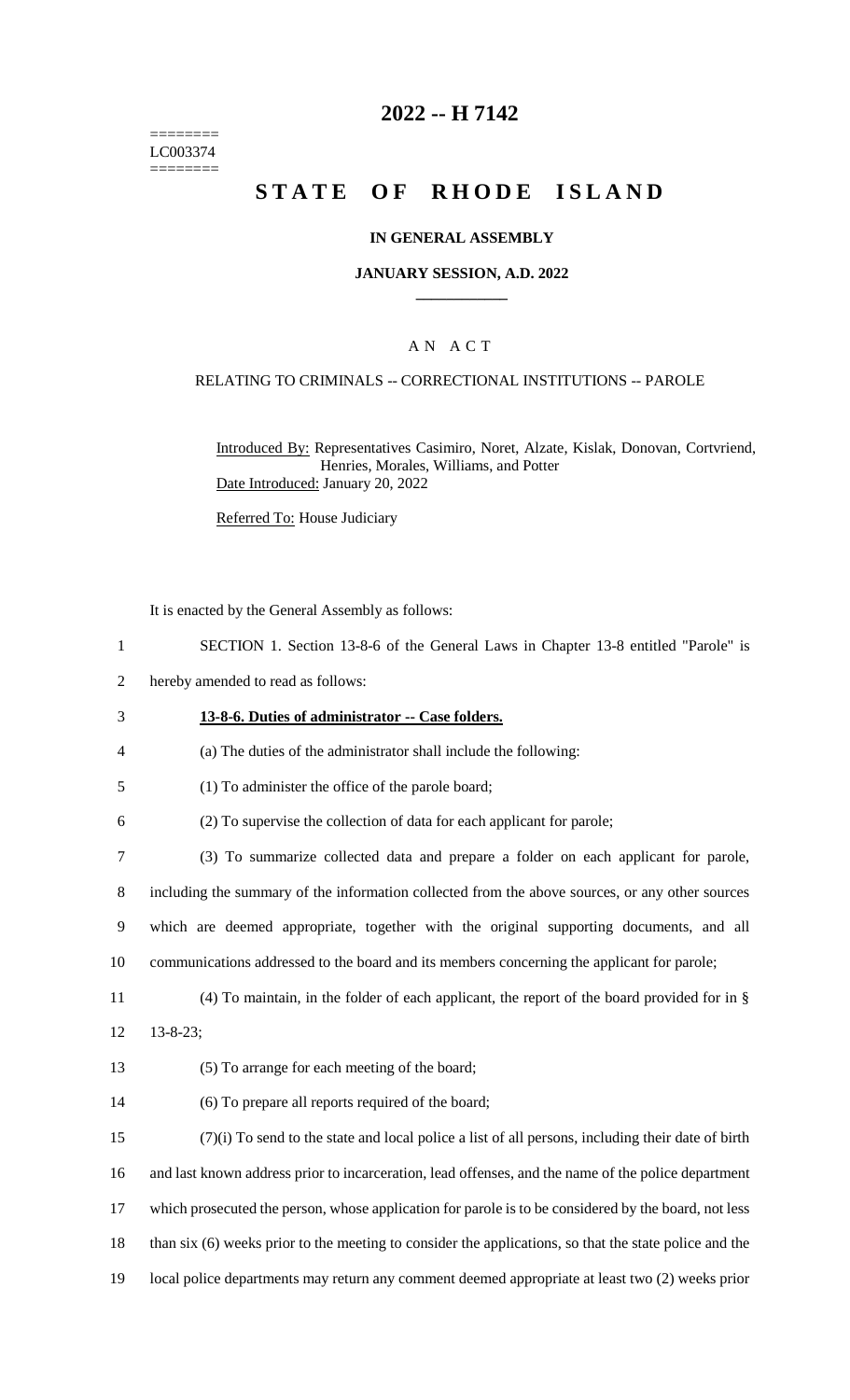to the scheduled meeting; and to make a reasonable effort to notify the victim of the crime committed by the prisoner, or, in homicide cases, the victim's next of kin, and/or, in cases where the victim is a minor, the victim's parent and/or legal guardian, not less than thirty (30) days prior to the meeting, of his or her right to provide a victim impact statement to the board;

 (ii) For the purposes of this subdivision the following words and phrases have the following meanings:

 (A) "Victim" means an individual who has suffered direct or threatened physical, emotional, or financial harm as the result of the commission of a crime, or an immediate family member of a minor or a homicide victim.

 (B) "Victim impact statement" means a statement providing information about the financial, emotional, and physical effects of a crime on the victim and the victim's family, and specific information about the victim, the circumstances surrounding the crime, and the manner in which it was perpetrated.

 (8) To furnish the attorney general, the state police, and the local police departments set forth in § 13-8-9.1 with a photograph (or a reasonable facsimile) of each prisoner released, taken at the time of his or her release on parole;

 (9) To notify the police department of the town or city in which the prisoner resided before sentence and the police department of the city or town in which he or she is to reside, at least five (5) days prior to the release of any prisoner on parole, of the release;

 (10) To have published in a newspaper of general circulation, once a month, the names of the persons whose applications for parole are to be considered within the upcoming month and the hearing date or dates of the applications;

- (11) To prepare a list of all individuals released by the board;
- (12) To maintain that list in the permanent files of the office of the board, which list shall be a public record;
- (13) To confer with the director of corrections on all matters relating to the activities of the 27 board; and
- 28 (14) To perform related duties as required.; and
- 29 (15) To send notice to an inmate's immediate family of the upcoming parole hearing as
- provided in this subsection.
- (i) An inmate shall provide a list of immediate family members he or she would like to
- have notified, along with their current addresses, to the administrator not less than sixty (60) days
- prior to the date of the hearing.
- (ii) Notice shall be mailed to the inmate's selected immediate family not less than thirty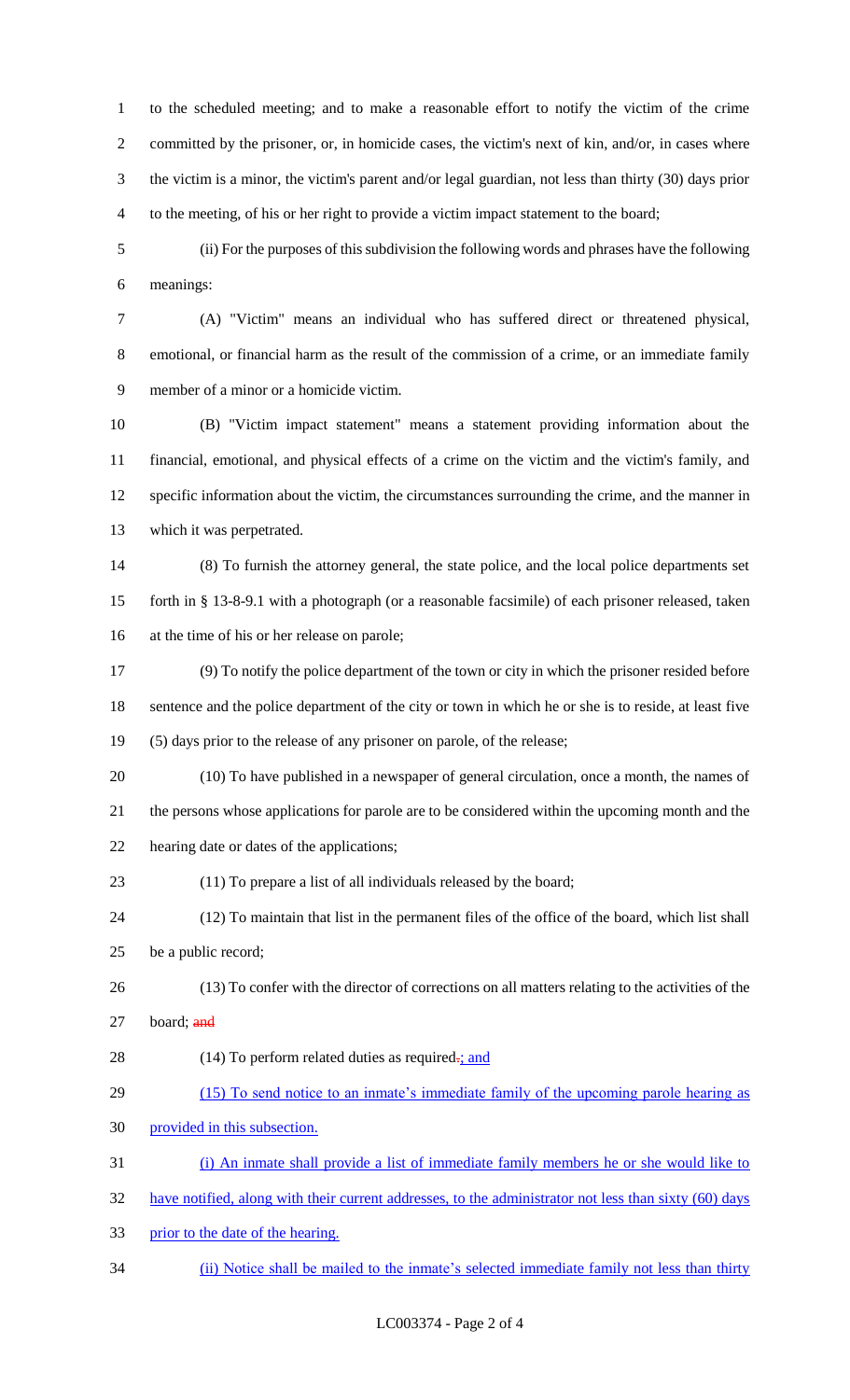- 1 (30) days prior to the meeting. Said notice shall inform the family member of his or her right to
- 2 attend the parole hearing.
- 3 (b) Case folders shall be made available to each member of the board not less than a week
- 4 prior to its meeting to interview applicants for parole and shall be maintained in the permanent files
- 5 of the board.
- 6 SECTION 2. This act shall take effect upon passage.

#### ======== LC003374 ========